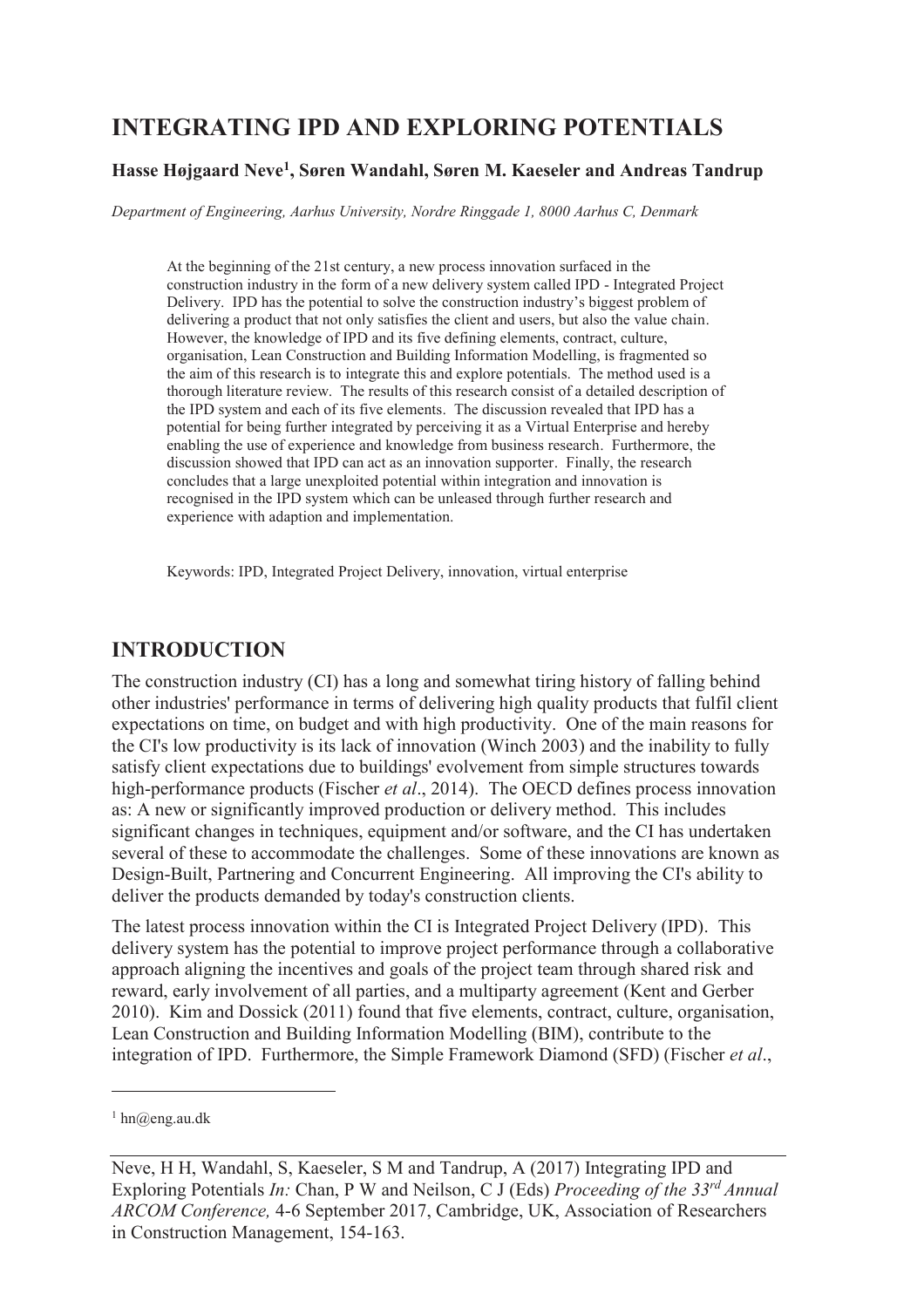2017) is represented through the elements by having contract as the framing integration agreement and the other elements working as fundamental nexuses for the four quadrants of the SFD, i.e. Lean Construction as nexus for quadrant 1, culture for quadrant 2, organisation for quadrant 3 and BIM for quadrant 4. Kim and Dossick (2011) say about the elements: these enhance one another's effectiveness such that the whole is greater than the sum of the parts, and Fisher *et al*., (2014) elaborate on the contract itself: By itself, the IPD contract accomplishes little. Just as a skeleton creates the potential for motion by providing a structure, an IPD agreement creates the potential for success by providing structures that allow other elements of IPD to function effectively. Fisher *et al*., (2017) finish with saying: These elements are supported by the integrated agreement that removes barriers to collaboration and enables the project team to function as a virtual organisation.

The IPD system is basically founded on the idea of obtaining the benefits from being and acting like one single company (Fischer *et al*., 2017). To understand the IPD system, one could perceive it as a Virtual Enterprise (VE). The VE is a customer solutions delivery system created by a temporary and reconfigurable Information and Communication Technology (ICT) enabled aggregation of core competencies, like IPD. The core competencies come from people in different enterprises with a set of specialist skills and the knowledge necessary for the creation of a high value customer solution. ICT is what the CI refers to as BIM, and is, in the CI, an important enabler for the creation of a VE and hereby the Virtual Organisation (VO). The VO organises and structures the highly skilled people in the VE. Furthermore, the VO holds the adaptability to secure the competencies needed to deliver high efficiency and effectiveness in product design and production while, at the same time, delivering value for money.

Because the IPD system can be perceived as a VE, it is possible to use other industries' knowledge and experience in innovative delivery systems. This development is important because until now, several organisations have supported the advancement of IPD and provided insights and understanding (Thomsen *et al*., 2010; AIA 2012). Several studies have demonstrated its benefits (Suttie 2013; Mesa *et al*., 2016; Cheng and Johnson 2016), but the number of projects using IPD remains relatively small, and the major breakthrough has still not occurred. The IPD system's development and breakthrough have a large potential due to the change in competition taking place in the CI. Currently the competition is company vs. company, but the future competition in the CI will move towards supply chain vs. supply chain like other industries recognised decades ago. This future state can be seen as a paradigm shift within the CI. These supply chains have the structure of a VE with a VO. If these organisations want to survive, they need a competitive advantage and this is achieved through innovations. The innovations could be both product and process innovations, and the relative importance of these changes as the industry evolves. To enable these innovations, a strong support framework is needed. The framework should support and encourage ideation through communication, collaboration and a no blame culture, much like IPD.

The purpose of this study is to identify how literature has described and used IPD. The research focuses on the five elements: contract, organisation, culture, Lean and BIM, and on how these key elements are defining for the IPD system's current state. With an outset in a literature review which presented the five elements defining the IPD system, this research had the following research questions: A) How can integration of the project organisation and communication be accomplished by deploying the VE paradigm? B) Can IPD support innovation?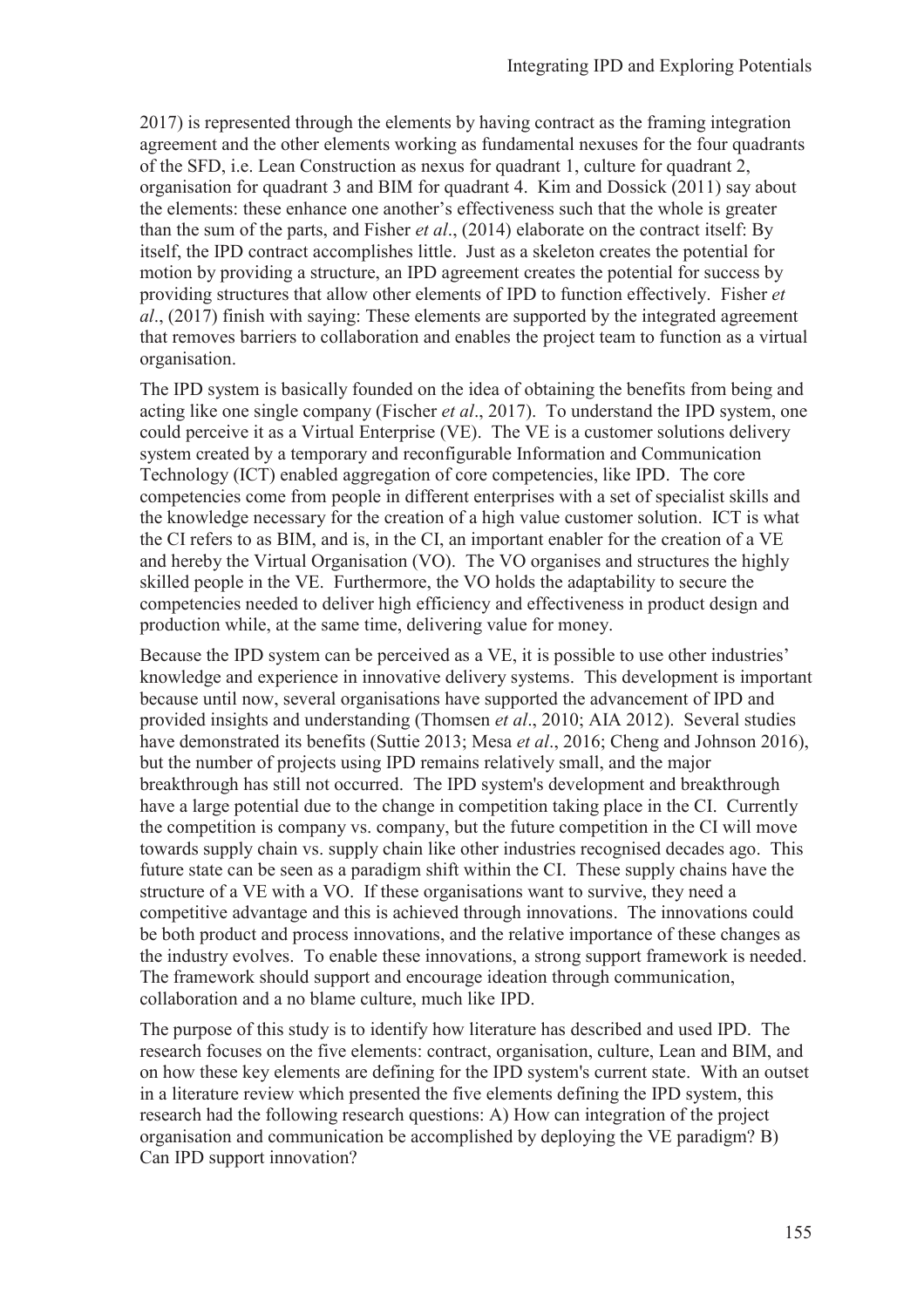## **METHOD**

This research is based on a literature review. It explores and investigates how the literature in the CI treats and defines the five elements that make a project delivery system integrated. The five elements, found by Kim and Dossick (2011) and within the SFD Fischer *et al*., (2017), are contract, culture, organisation, Lean Construction and BIM. The paper and book (ibid.) were used for initial research and ensured that the literature review was focused on the specified topic. The study was undertaken as analytical research, where facts and information from already available material are analysed and evaluated. The research was exploratory since the objective was to answer research questions and from these develop a hypothesis, rather than verifying it. This section presents the methodology for choosing, describing and classifying key elements and main concepts.

The literature study was structured into five phases to select and find relevant papers. The papers were, after each phase, divided into four piles A+ to D with A+ being papers used directly in this research. To form a base of evidence, Levy and Ellis (2006) were used as a guide to a secure a structured and valid approach.

In phase 1, primary keywords to be used in online search engines were defined. Keywords and search engines were selected based on the above-mentioned paper and book, prior experience and discussions with colleagues. Keywords chosen: IPD, Integrated Project Delivery, Integrated Project Delivery + name of element and construction and/or project + name of element. Online search engines chosen: Scopus.com, scholar.google.dk, IGLC.net and Business Source Complete. Phase 1 resulted in a total of 300 papers. Phase 2 focused on titles and keywords. Clear criteria for excluding papers for phase 2 were defined. Exclusion criteria: language other than Danish and English, IPD related content older than 2003. Phase 2 resulted in a total of 200 papers. Excluded papers went into pile D. Phase 3 consisted of reading abstracts. This phase did not have a clear criterion for exclusion. This phase was based on a subjective evaluation of the abstracts and thus the paper's relevance. Papers were included if they focused on IPD directly or addressed one of the elements in the context of IPD. Phase 3 included 40 papers. The excluded papers from phase 3 went into Pile C. Phase 4 involved reading the full papers. It had a subjective inclusion criterion and if doubt about relevance were found, the supervisor and academic peers would partake in the final decision. Phase 4 included 23 papers that went into pile A. Excluded papers went into pile B. Phase 5 consisted in reading references. This phase had identical inclusion criteria to phase 4. This phase found another three papers that were included in pile A.

To secure the quality of the 26 papers in pile A, metrics and indexes were chosen. The primary aim was to find peer-reviewed papers with a high impact factor level. Furthermore, the individual number of citations contributed to the full picture of quality. It was noticed that papers in the CI generally have low impact factors and other metrics and indexes.

The Thomas Reuters WOS and the Danish bibliometric indicator list were used as a supplement. Finally, the H-index of authors was used in combination with these metrics. The use of metrics reduced pile A from 26 papers to an A+ pile containing 21 papers, all used in this research.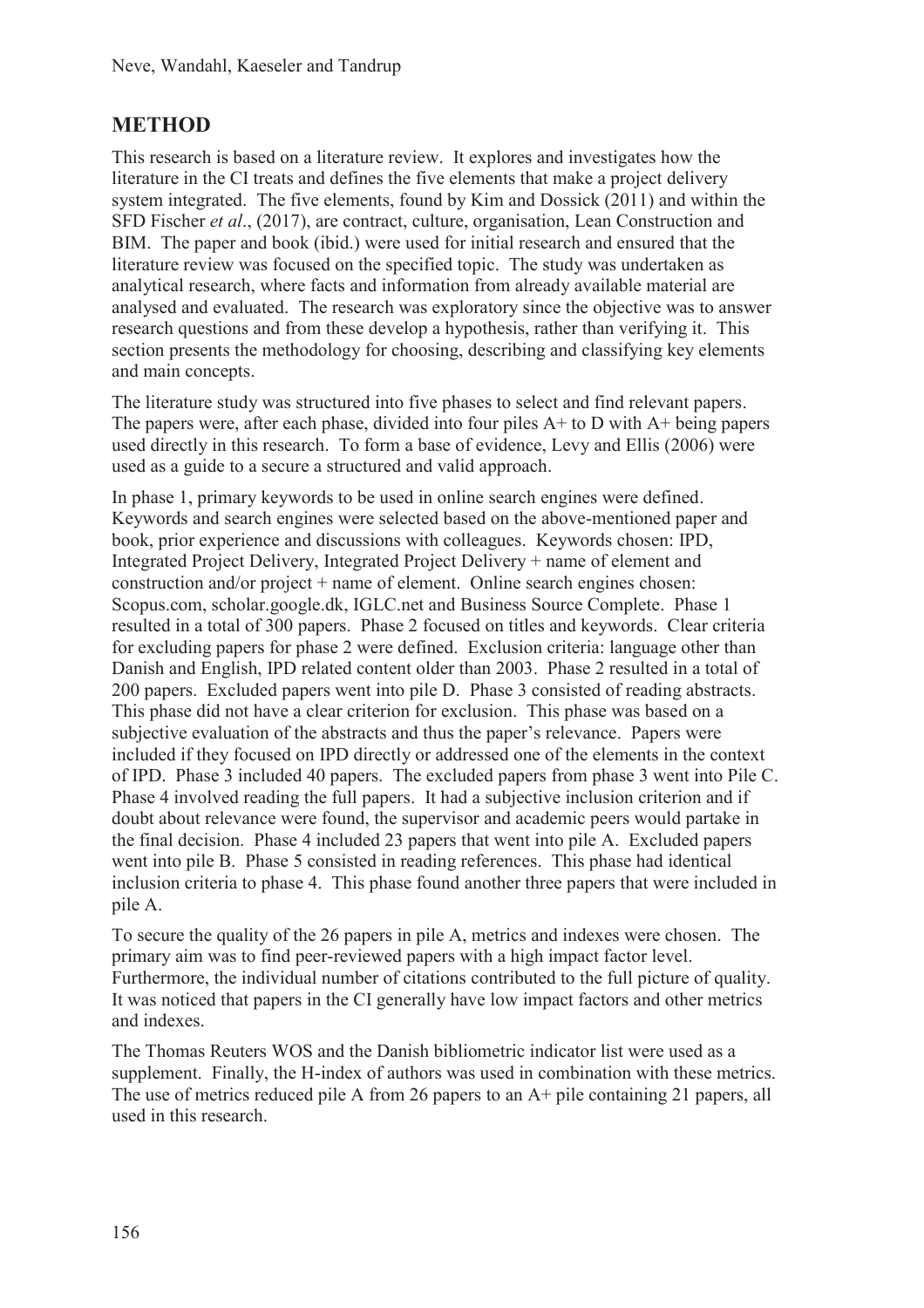### **RESULTS**

This section presents a literature review on IPD and the five elements. The literature used addresses one or more of the elements in or outside an IPD context.

#### **Contract**

IPD is based on trust, collaboration, coordination, risk sharing and innovation (Fischer *et al*., 2014). One of the key elements of delivering an IPD project is the contract between the participants. In general, two broad classes of contracts are used: transactional and relational contracts. Traditionally, Design-Bid-Build and Design-Build projects are based on transactional contracts, however, the need for relational contracts arises because the transaction costs increase due to the rising uncertainty and complexity in construction projects (Matthews *et al*., 2003).

Traditional project delivery practise shows four consistent problems (ibid.): Good ideas are held back, limited cooperation and innovation, inability to coordinate and focus on sub-optimization by project participants. Relational contracts used for IPD projects can mitigate this by creating a contractual incentive for corporation through a shared profit pool. The shared profit pool is based on the contractual compensation structure in the relational contracts where profit is distributed according to all verifiable costs that each signing partner in the IPD project can present. Profit is calculated at project level at the end of the project and divided based on the contract controlled by the Core Group. This model creates an incentive for the whole project team to super optimize the project with respect to the project scope.

The Core Group consists of the representatives from the partners who signed the relational contract, and will include at least owner, constructor and design professional (AIA 2012). The purpose of the Core Group is to secure a successful project through integrated governance, management of information infrastructure and leadership of the organisational change towards functioning as an IPD project organisation (Knapp *et al*., 2014). The number of signing partners often exceeds three because it enhances collaboration and brings important skills to the table (Cheng and Johnson 2016). The Core Group's size and skills should be closely examined because the Core Group's ability to work as a team is closely related to the IPD project's success (Seed 2014; Knapp *et al*., 2014). The three main multiparty IPD contracts used today are the AIA Document C191- 2009 created by the American Institute of Architects, Consensus-DOCS 300 created by the Association of General Contractors (AGC) in 2007 and, finally, the Sutter Health's Integrated Form of Agreement (IFOA). If other parties aside from the Core Group should be included in the agreement, modifications are needed. Procurement in traditional delivery methods uses appointment criteria such as low bid or best value total cost. The IPD contract uses qualification based selection where price is not a factor in the final selection criteria (Mesa *et al*., 2016).

There are two risk allocation strategies according to Mesa *et al*., (2016): shared risk and split risk. Traditional contracts use split risk among the project members. By using risk transfer, a culture of idealistic behaviour is reinforced and very little is done to proactively avoid risks by treating the causes of the risks (Fischer *et al*., 2014). IPD contracts use the shared risk strategy where the client, the design team and the contractor collectively manage and appropriately share risks, frequently through a shared contingency (ibid.). Due to the risk allocation clauses in the IPD contracts, certain issues arise relating to project insurance among the project members. Traditional insurance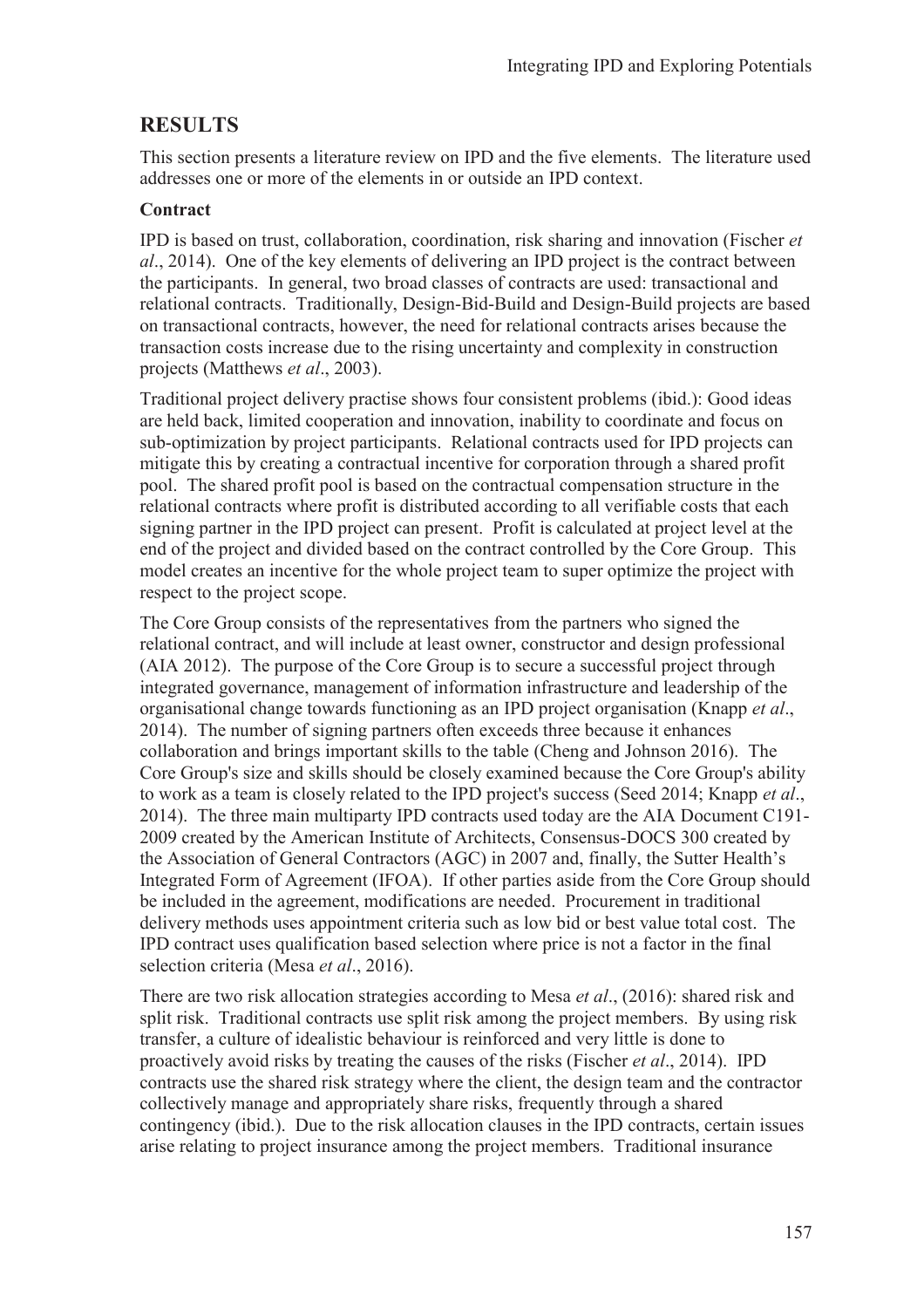companies will not cover IPD projects due to the contract's no suit clauses (indemnification clause) (Fish and Keen 2012).

Disputes within traditional transactional contracts are often caused by the contract structure. The IPD system has a documented positive effect on conflict resolution (Mesa *et al*., 2016). There is no formal conflict resolution method associated with IPD, but dispute resolution through discussion and agreement within the Core Group is beneficial (Matthews *et al*., 2003).

### **Culture**

Culture can be defined as a social domain emphasizing the practices, discourses and material expressions of an organisation. Cultural change refers to the change of the construction industries' ability to change its traditional methods, as many architects, engineers and contractors are accustomed to their own narrow leadership. Cultural change is crucial for the realisation of IPD (Thomsen *et al*., 2010; Suttie 2013). Open communication and trust form the basis for achieving high performance (AIA 2007; Chinowsky *et al*., 2008). This was demonstrated by conducting a Social Network Analysis of information flow between project participants on a large-scale traditional construction project. IPD practices promote an increased number of participants in design and, thus, IPD increases the need for coordination and better communication in the project team (ibid.).

Involving team members in early goal definition and performance evaluation enforces the cultural change needed in an IPD organisation (Thomsen *et al*., 2010). Trust, cooperation and a no-blame culture among the project participants are revealed as some of the most influential drivers of project delivery performance (Mesa *et al*., 2016; Ghassemi and Gerber 2011). Findings show that successful IPD projects are achieved through proper selection and involvement of all main players as well as ensuring that these main players achieve trust in each other (Ghassemi and Gerber 2011).

#### **Organisation**

An integrated organisation in IPD is a collection of people organised in an integrated structure that is aligned to the project. Essentially, it is a group of individual organisations - and their employees - that embrace a common set of values and goals and act as if they were one company - a virtual organisation we call the Project (Fischer *et al*., 2017).

This integrated organisation is the key to efficient project delivery, which optimizes value for the client and minimizes expenses. In IPD, early integration of stakeholders and value creation are managed through integrated governance. IPD enables the client to use the whole project organisation (IPD's value chain) in the initial project phases (value cocreation) to discover needs, requirements and value within the project scope.

The IPD organisation needs to restructure the way in which sharing information is performed. Sharing information is the backbone of the IPD organisation. Information must remain consistent across all trades. One study found that architects and engineers spend 54% of their time managing information when they work in fragmented teams (Flager *et al*., 2009). BIM, 3D visualization and Co-location are some of the tools to implement this infrastructure and advance information flow (Suttie 2013).

The IPD project organisation is much more efficient in handling changes than traditional project delivery methods due to the relational contract, organisational structure and its large flexibility enabled by common incentives (Matthews *et al*., 2003). IPD's high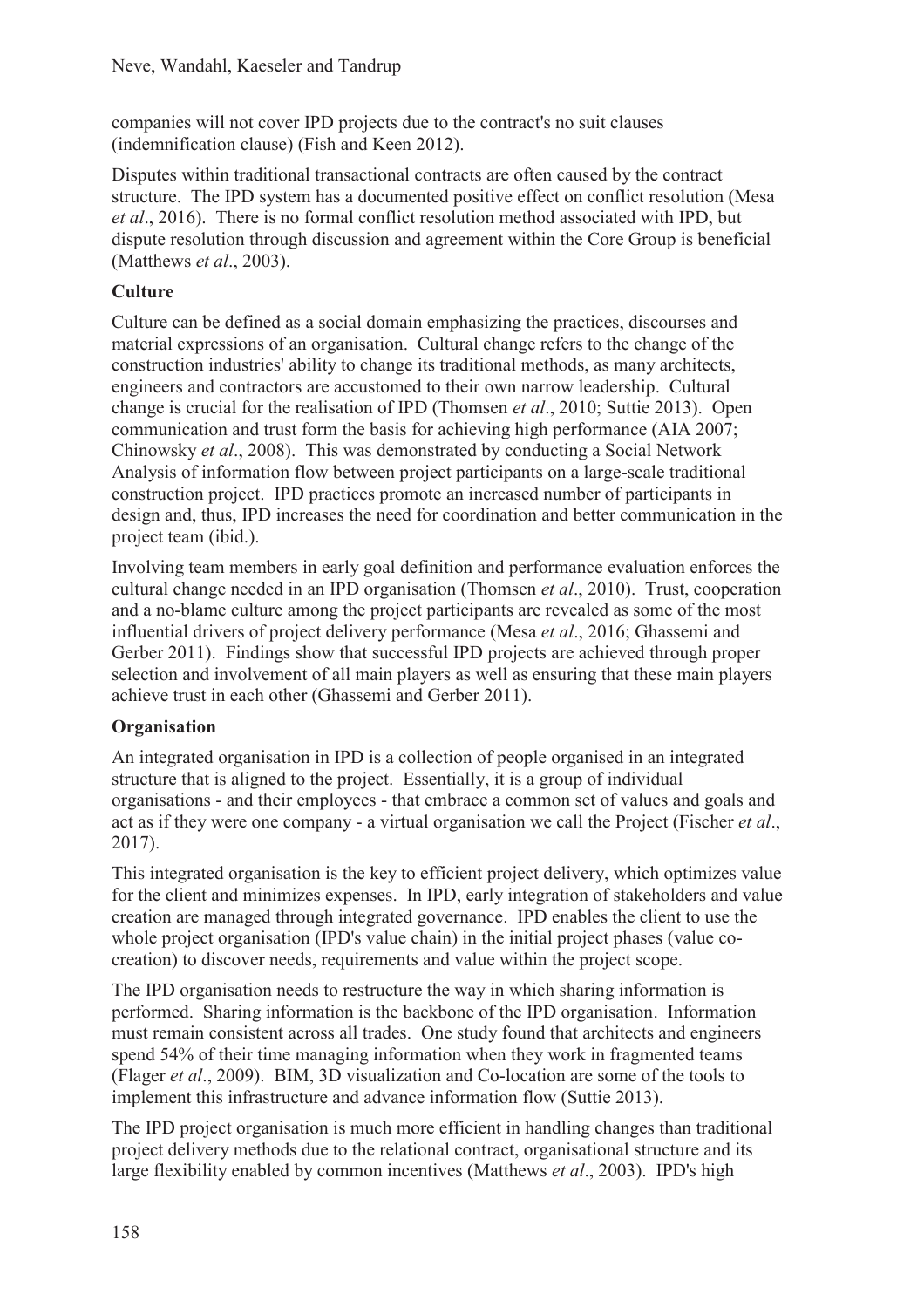efficiency is proven in case studies where IPD systems and traditional systems are compared (Suttie 2013; Mesa *et al*., 2016).

#### **Lean Construction**

Lean Construction is an array of tools and processes that enable people to utilize their knowledge to design and produce products according to customer needs without embedding any waste. Cheng and Johnson (2016) conclude that: IPD sets the terms and provide the motivation for collaboration; Lean Provides the means for teams to optimize their performance and achieve project goals and (ibid.) further found that: The powerful complementary strength of IPD and Lean supports success.

Lean tools such as the Last Planner System and Target Value Design are usually brought in to the IPD contracts as agreed upon management tools (Knapp *et al*., 2014). The unifying and complementary effect is achieved because IPD organisations acknowledge that IPD behaviours and processes (collaboration and Lean) are a result of choosing the right people and continued education (Ghassemi and Gerber 2011; Fischer *et al*., 2017). Seed (2014) adds that the success also depends on choosing a project manager with a skill set matching the requirements of IPD projects.

Cheng (2016) concludes that IPD and Lean are effective, but the identification of the precise mechanisms for collaboration is still ongoing. Tillmann *et al*., (2012) discuss Lean's importance for collaboration in IPD, and many case studies document how the synergy between Lean and IPD improves collaboration and efficiency in IPD projects (Fischer *et al*., 2017; Cheng and Johnson 2016; AIA 2012; Kim and Dossick 2011).

#### **BIM**

BIM is the digital tool that binds the information flow of an IPD system together and creates the platform for VDC, integrated information and collaboration. Fischer *et al*., (2017) crystalize the connection between BIM and IPD: The importance of integrated information to IPD cannot be overstated; it is the backbone and the source of truth and insight … There are several aspects of what we call integrated information which includes … Extensive use of 3-D models, a robust information technology (IT) infrastructure…By using BIM, teams can make decisions after analysing many options, not just on the basis of a handful of options. BIM allows the team to explore many design options rapidly and consistently, discuss how different designs will add value (or not), and how they will affect performance targets. Simulation allows teams to understand the impact of a scenario later down the line, and begin either modifying plans, or prepare interventions to mitigate negative impacts and risks. Fischer *et al*., (2014) also emphasise the importance of BIM's role in IPD projects with the argument that BIM binds human and technological collaboration together. Furthermore, case studies show BIM's decisive role in collaboration and communication within IPD projects (Fischer *et al*., 2017; Cheng and Johnson 2016; Cheng 2015; AIA 2012; Kim and Dossick 2011).

## **DISCUSSION**

The discussion takes it outset in the five elements observed in the literature study. Focus is on framing the future state of IPD through two research questions.

#### **1 - How can integration of the project organisation and communication be accomplished by deploying the VE paradigm?**

Whether an individual pursues own goals or common goals depends on the perception of how dependent each person is on others. If individuals experience the context in which they are included as interdependent, it is more likely that their goals will be positively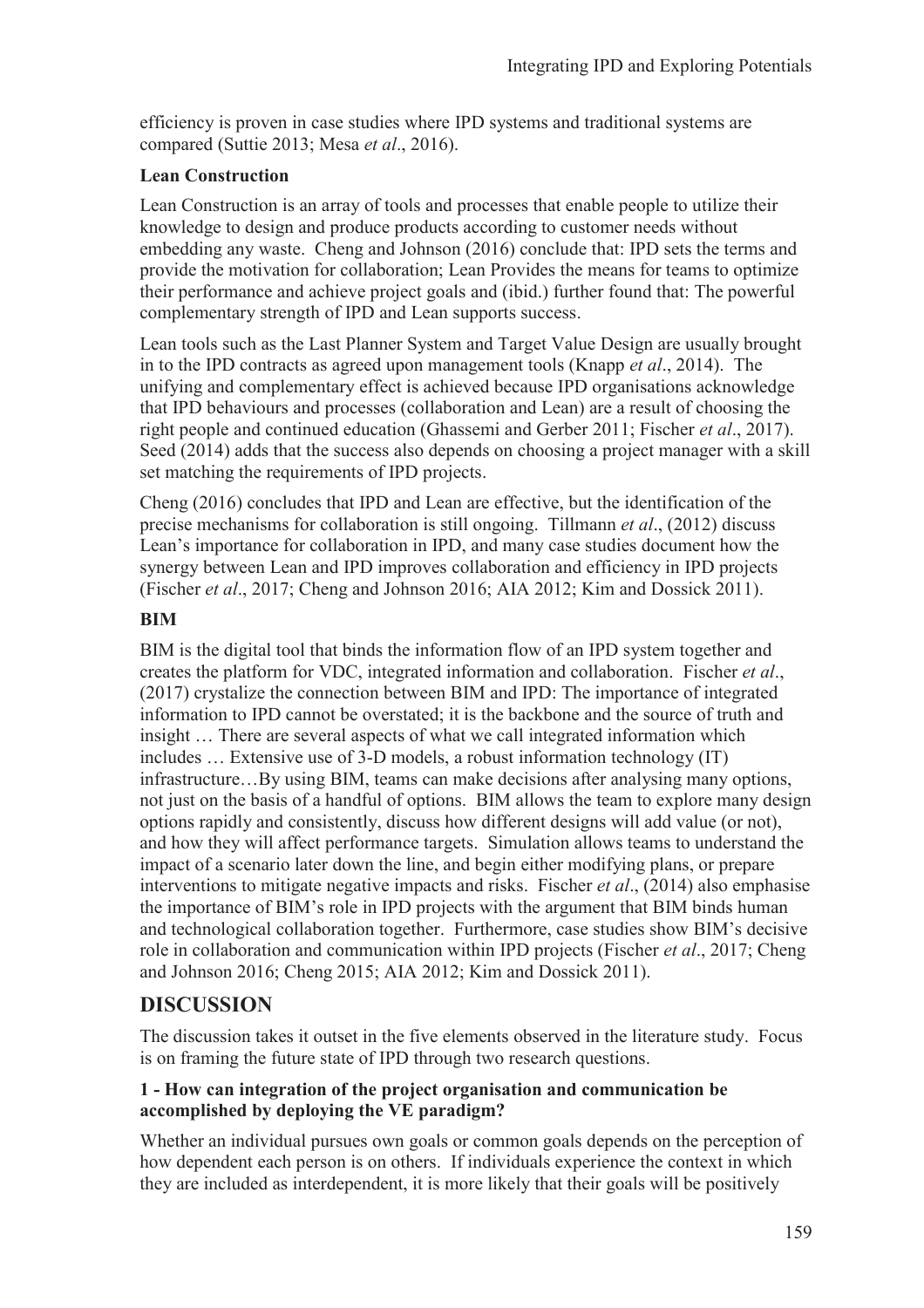related to each other, and they will understand that fulfilling own goals is directly connected to the degree to which they help others achieve theirs.

In IPD projects, this positively related context is structured through the first element, the relational contract, which contains an incentive to pursue the described and wanted processes and behaviours. The challenge is to communicate this interdependent relational context to the whole IPD project organisation, insuring integration and coherence in the whole project team, and not just to the negotiating PMs from each IPD partner. Communicating this context means communicating the full content of the five elements in a simple and logical way. This can potentially be accomplished by deploying the VE paradigm, thus perceiving the IPD project as one company.

By perceiving IPD through the lenses of a VE, platforms used within the business world to communicate structure and goals become available. The platforms proposed are the Business Model Cube (BMC) (Lindgren and Rasmussen 2013) and the vision, mission and value statement.

The importance of a vison, mission and value statement to secure team coherence and results in IPD projects has been emphasised several times (Fischer *et al*., 2017; Paolillo *et al*., 2016), but the means to communicate the actual structure of the unique virtual organisation and enterprise (individual IPD projects) in a simple structure are missing. The BMC could potentially deliver the solution with its seven generic dimensions: 1) Value Proposition 2) Customer 3) The Value Chain 4) Competences 5) Network 6) Relations and 7) The value formula. Ashcraft (2014) furthermore states that understanding the business model of an IPD project is an important part of creating the right contract structure. The following section provides a short proposal on how IPD can be described through the seven dimensions of the BMC.

1) The value proposition in IPD is the value targets agreed upon by the IPD signing partners and the owner. 2) The customer dimension represents the customers' world and perception of construction, together with a clear view of the end user. 3) The internal value chain could be displayed through Porter's value chain. This model describes a range of support activities that enable primary activities. The drivers for the support activities could, in the context of IPD, be the five elements or even be partly found within these. The five elements of IPD would in Porter's model work as enablers for the primary activities which would be represented by each partner in the IPD's value chain. 4) The competence dimension highlights each IPD partner's core competencies, showing the whole VO how each of them bring unique enablers to project success. 5) The network dimension has a key message that is to explain that no business is an island, meaning that no company, whether they join an IPD project or not, is able to deliver high value to a customer alone. 6) This dimension shows that relations are used for creating, capturing, delivering and receiving value, meaning that every partner including the owner has a responsibility to deliver value to the project. The explanations of both network and relations should be done in the context of Lean and BIM explaining how the given project handles this. 7) The value formula dimension disseminates the whole incentive structure of the contract.

If the BMC were to be brought in as an integrated tool in the contract negotiations this would potentially lighten the task of integrating the project organisation and communication because using the BMC as an integrating tool for the VE and hereby the IPD could create continuity in the communication of the context described earlier.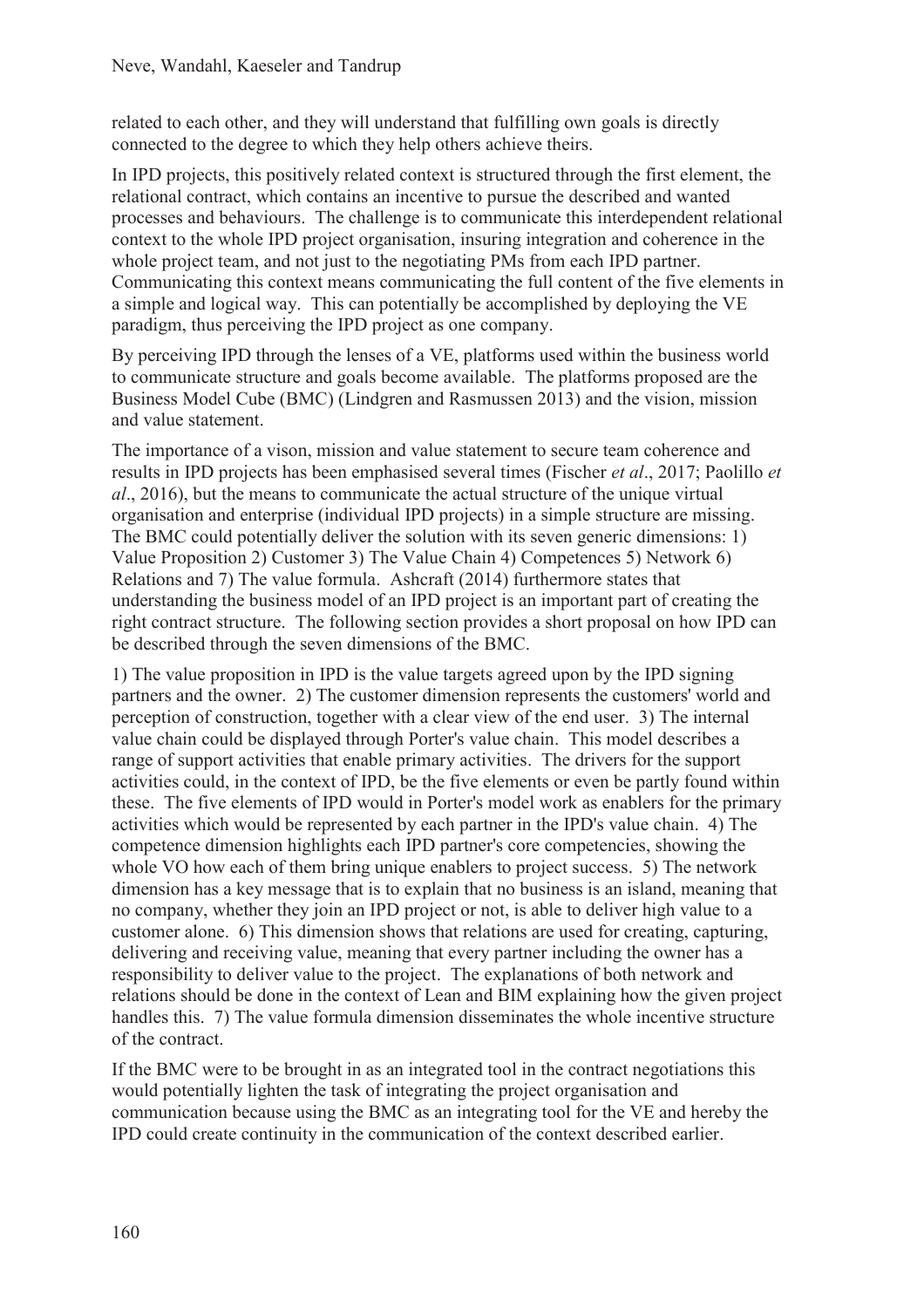### **2 - How can IPD support innovation?**

For IPD to support Innovation, IPD must support actual innovation enablers in the CI. Some of these enablers have been identified in the following research.

Research done on User Driven Innovation (UDI) by Wandahl *et al*., (2011) and innovation in the construction material industry by Wandahl *et al*., (2014) show that both have a list of well-defined enablers. Furthermore, Employee Driven Innovation (EDI) has been investigated in large project organisations by Sørensen and Wandahl (2012) and Sørensen *et al*., (2014). This work showed that EDI also has a list of innovation enablers. The four studies all have unique enablers for innovation, but comparison of the studies revealed a list of 10 overlapping enablers:

1) Management (focus, support, resources), 2) Common incentives (shared risk and reward), 3) Trust, 4) Communication, 5) Collaboration, 6) Culture (no blame), 7) Network (use of external partners), 8) Process (a formalised innovation process management by a facilitator), 9) Knowledge sharing, 10) Employees (the right skills)

Several of the innovation enablers have a clear possibility of being supported by the five elements of IPD, which suggests that IPD can work as an innovation supporter from a theoretical point of view. The only enabler that is not supported by the current state of IPD's five elements is a formalised process to facilitate the innovation process. A solution to this last enabler could be found in an agile and iterative process. This process, also known as Scrum, supports the innovation process and works as a facilitator (Wysocki 2012). Parts of the Scrum concept have already been discussed as a tool for integrating the project organisation (Fischer *et al*., 2017) but not as a means to support innovation in the CI. Furthermore, IPD's ability to support building innovation is presented in case studies by Cheng (2015) presenting EDI in IPD projects. The respondents emphasise that the innovative solutions found for each given project were enabled by good collaboration and communication in the delivery team which was working towards a unified goal as a team.

Cheng (2015) also suggests that IPD can support innovation. And a way to ensure that IPD fully supports the innovation enablers in the future could be by informing future partners in IPD projects about the importance of innovation to reach their project goals as emphasised by Paolillo *et al*., (2016). This information could motivate the signing IPD partners to ensure that the structure of the contract describes and incentivises the right processes and behaviours to support the innovation enablers identified here. Future research should look more into this.

# **CONCLUSION**

The key elements of integrating an IPD project, i.e. contract, culture, organisation, Lean Construction and BIM, were identified through the work of Kim and Dossick (2011) and Fischer *et al.*, (2017). These elements have been shown to enhance the effectiveness of each delivery team member such that the whole is greater than the sum of its parts, all contributing to the success and integration of IPD projects.

It was found that by deploying the Virtual Enterprise Paradigm, IPD has a potential for further integrating the project organisation and communication, creating an interdependent context for the project team. This context could help IPD increase value output. Furthermore, IPD was found to potentially support nine innovation enablers in the CI. IPD's ability to support the individual innovation enablers has not been proven, only IPD's ability to create building innovations is documented.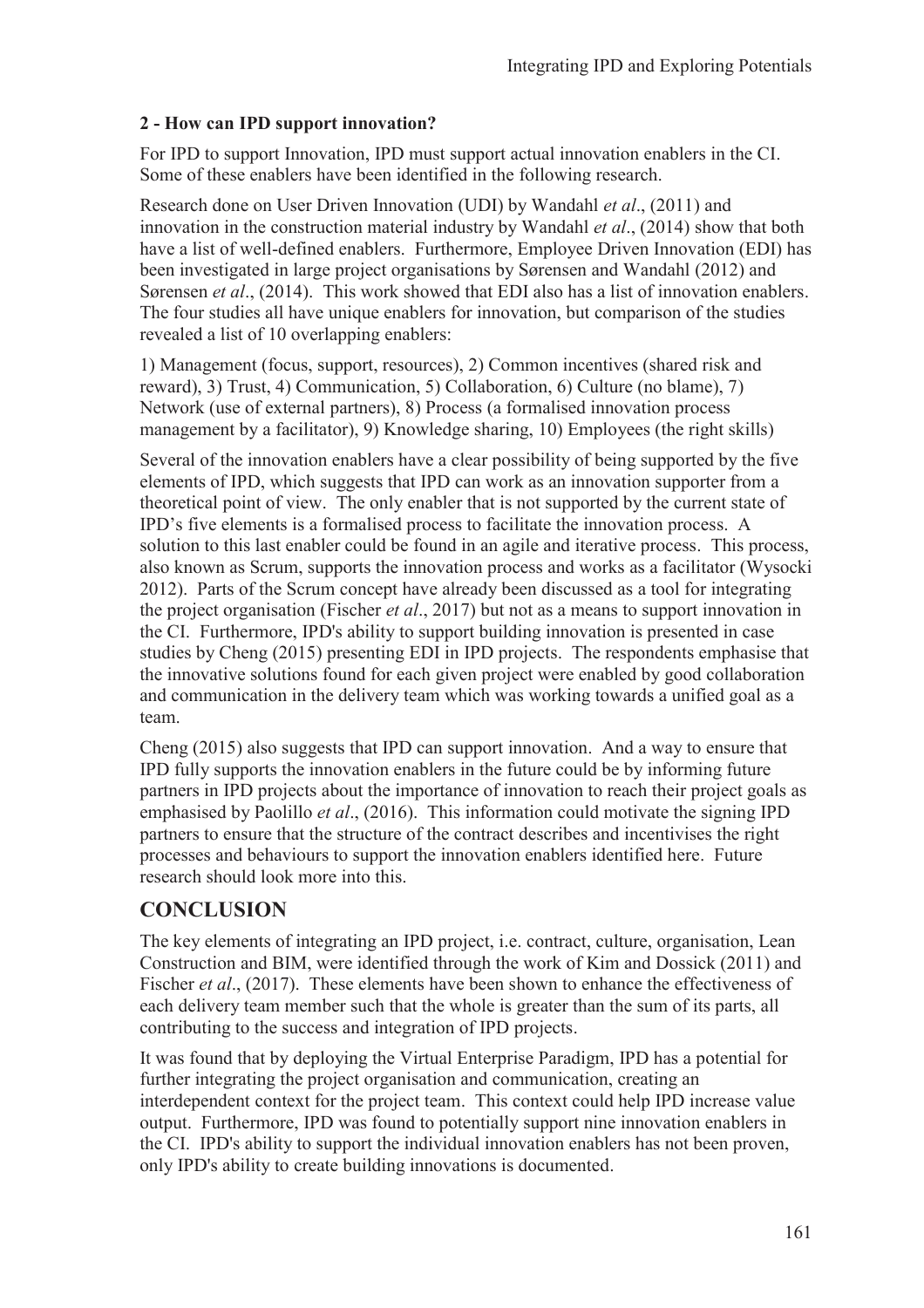The research concludes that there is a large unexploited potential within integration and innovation in the IPD system, which can be unleased through further research and experience with adaptation and implementation.

### **REFERENCES**

- Ashcraft, H (2014) *Integrated Project Delivery: Optimizing Project Performance*. HansonBridgett. Available from https://www.hansonbridgett.com/Our-Attorneys/howardw-ashcraft-jr.aspx
- Cheng, R (2015) *Integration at Its Finest: Success in High-Performance Building Design and Project Delivery in the Federal Sector*. American Institute of Architects / School of Architecture, University of Minnesota.
- Cheng, R and Johnson, A J (2016) *Motivation and Means: How and Why IPD and Lean Lead to Success IPDA*. Integrated project Delivery Alliance & LCI: Lean Construction Institute. Available from www.ipda.ca & www.leanconstruction.org
- Chinowsky, P, Diekmann, J and Galotti, V (2008) Social network model of construction. *Journal of Construction Engineering and Management*, **134**(10), 804-812.
- Fischer, M, Ashcraft, H, Reed, D and Khanzode, A (2017) *Integrating Project Delivery*. Hoboken: NJ: Wiley & Sons, Inc.
- Fischer, M, Reed, D, Khanzode, D A and Ashcraft, H (2014) A simple framework for Integrated Project Delivery. *In*: *IGLC22*, 25-27 June 2014, Oslo, Norway, **22**, 1319-1330.
- Fish, A J and Keen, J (2012) Integrated Project Delivery: The obstacles of implementation. *ASHRAE Journal - ASHRAE: American Society of Heating, Refrigerating and Air-Conditioning Engineers*, **118**(1), 90-97.
- Flager, F, Adya, A and Haymaker, J (2009) AEC multidisciplinary design optimization: Impact of high performance computing**.** Center for Integrated Facility Engineering, Stanford University, CA. Available from http://cife.stanford.edu/node/103
- Ghassemi, R and Gerber, B B (2011) Transitioning to Integrated Project Delivery: Potential barriers and lessons learned. *Lean Construction Journal*, Lean and Integrated Project Delivery Special Issue, 32-52.
- Kent, D C and Gerber, B B (2010) Understanding construction industry experience and attitudes toward integrated project delivery. *Journal of Construction Engineering and Management*, **136**(8), 815-825.
- Kim, Y and Dossick, C S (2011) What makes the delivery of a project integrated? A case study of Children's Hospital, Bellevue, WA. *Lean Construction Journal*, Lean and Integrated Project Delivery Special Issue, 53-66.
- Knapp, S, Long, D and Howell, G (2014) The role of the owner's representative on IPD projects. *In*: *IGLC22*, 25-27 June 2014, Oslo, Norway, **22**, 1369-1377.
- Levy, Y and Ellis, T J (2006) A systems approach to conduct an effective literature review in support of information systems research. *Informing Science: The International Journal of an Emerging Transdiscipline*, **9**, 181-212.
- Lindgren, P and Rasmussen, O H (2013) The business model cube. *Journal of Multi Business Model Innovation and Technology*, **1**(3), 135-180.
- Matthews, O, Howell, G A and Mitropoulos, P (2003) Aligning the lean organization: a contractual approach. *In*: *11th Annual Conference on Lean Construction.* Virginia Polytechnic Institute and State University, Blacksburg, VA, USA*.*